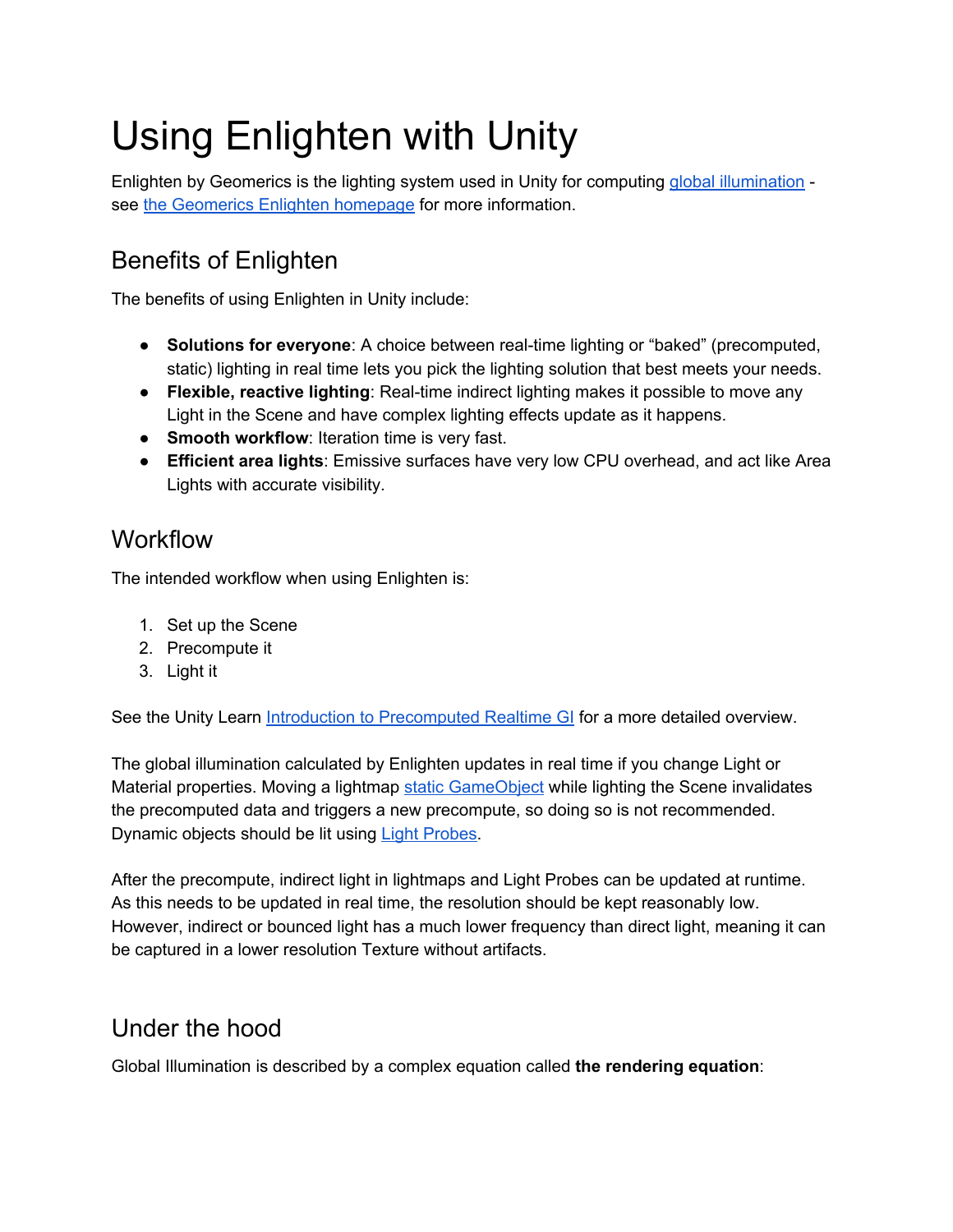$$
L_{\rm o}({\bf x},\,\omega_{\rm o},\,\lambda,\,t)\,=\,L_{e}({\bf x},\,\omega_{\rm o},\,\lambda,\,t)\,+\,\int_{\Omega}f_{r}({\bf x},\,\omega_{\rm i},\,\omega_{\rm o},\,\lambda,\,t)\,L_{\rm i}({\bf x},\,\omega_{\rm i},\,\lambda,\,t)\,(\omega_{\rm i}\,\cdot\,{\bf n})\,\,{\rm d}\,\omega_{\rm i}
$$

The rendering equation calculates how to define the light leaving a point on a surface. Although it is the basis of the majority of realistic rendering techniques in the last 30 years, it is way too complex to solve quickly. However, it can be approximated - see the [Wikipedia](https://en.wikipedia.org/wiki/Rendering_equation) page on [Rendering](https://en.wikipedia.org/wiki/Rendering_equation) equations for more information.

Enlighten narrows down the problem by assuming there is a finite set of static elements and only diffuse light transport. This method is also known as radiosity.

The material dependency can be moved out of the integral. This makes the integral a sum of the radiosities of other elements, multiplied by the form factor between two elements. The form factor is the fraction of light leaving element **j** arriving on element *i*. Multiply this by the material properties and then add whatever light it is generating (or emitting).

We can solve discrete clusters iteratively over multiple frames. The solver might need to run a few times for the solution to converge, but solving this is entirely independent of the frame rate, and the human eye is not sensitive to slow and subtle changes in indirect illumination.

The following is the rendering equation simplified:

$$
B_i = L_e + \rho_i \sum_{j=1}^n F_{ij} L_j
$$

- **Bi** is light from point **i**
- **Le** is light emitted directly by cluster **i**
- **•** *pi* is the material properties
- **n** is the budget
- **Fij** are the form factors (how much **i** can see **j**)
- **Lj** is the light from cluster **j** (last frame)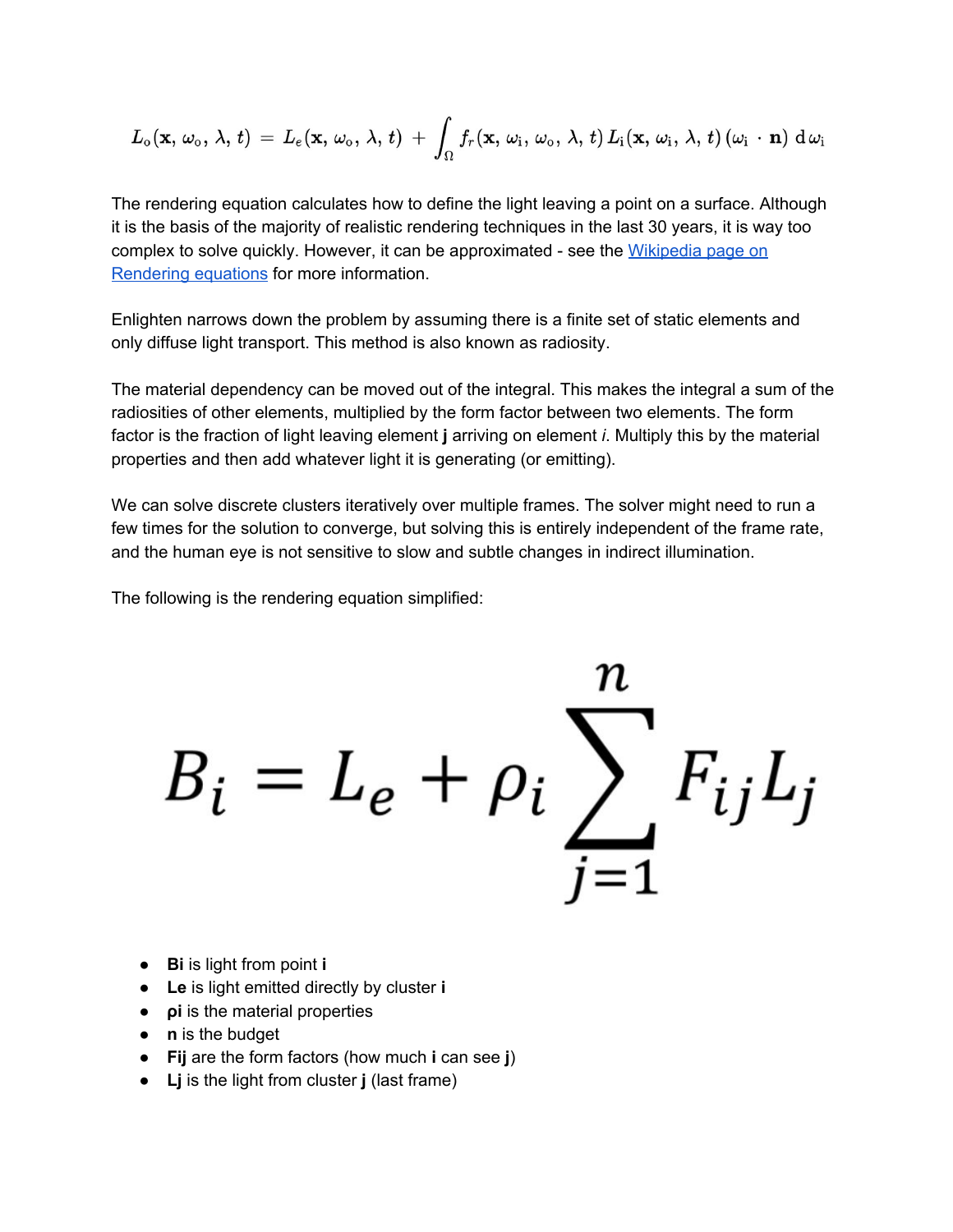#### Example

This simplified equation can be explained visually as seen below. First, the scene geometry is grouped into systems that Enlighten can work on in parallel. Next, the geometry of each system is cut into discrete clusters. Think of this as a voxelization of the geometry - see documentation on GI [visualization](http://docs.unity3d.com/Manual/GIVis.html) in the Scene view for more information.



**Image source:** Geomerics

When calculating the indirect lighting for each pixel, the clusters the pixel can see are precomputed, and at runtime all the cluster colors are added up.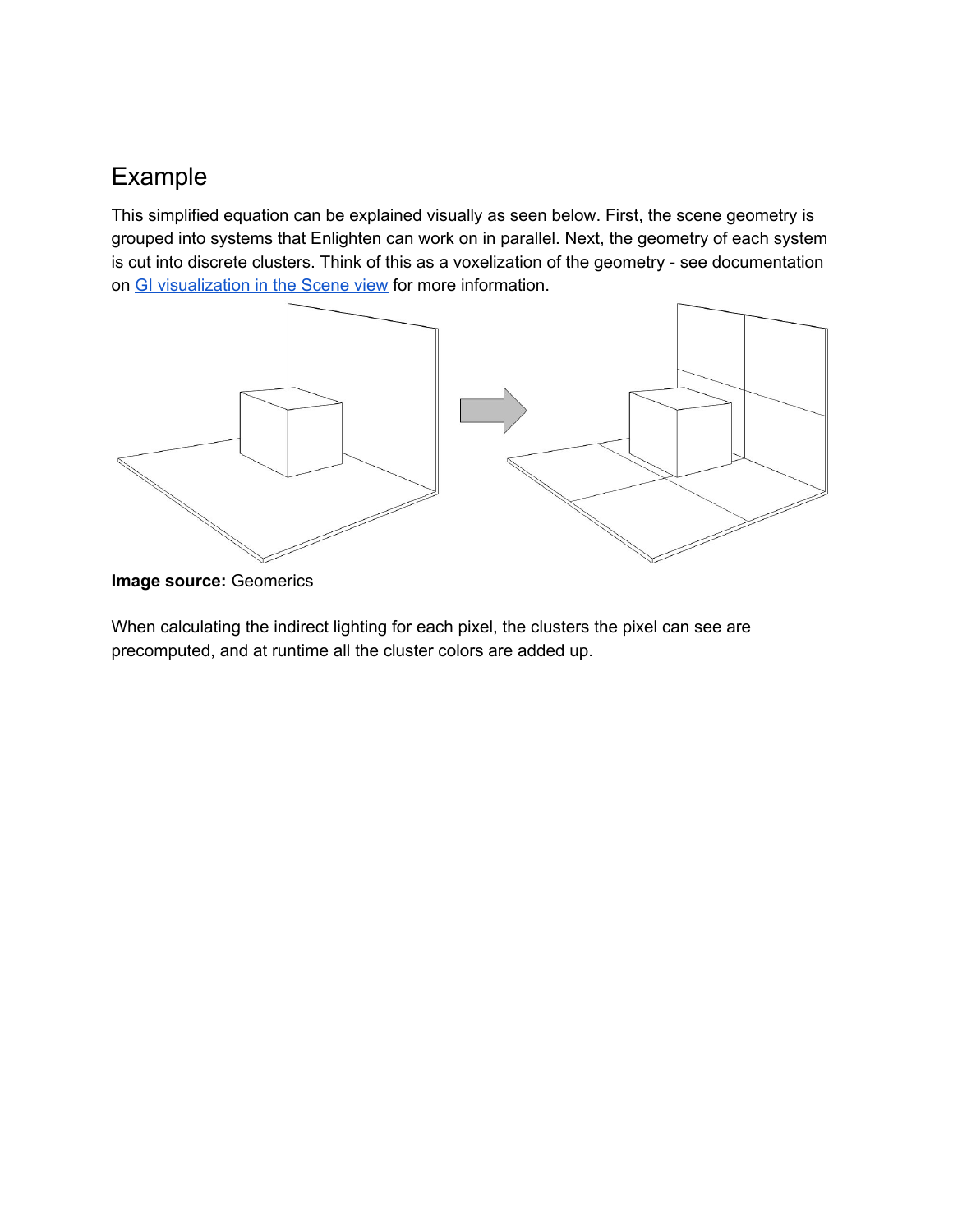

**Image source:** Geomerics

In this example, the radiosity form factors  $\Omega$  for A, B, C and D are found in the precompute step.

At runtime, Enlighten will compute the weighted sum:

 $X = \Omega^* A + \Omega^* B + \Omega^* C + \Omega^* D$ 

So a red cluster and three black ones will result in a slightly red result.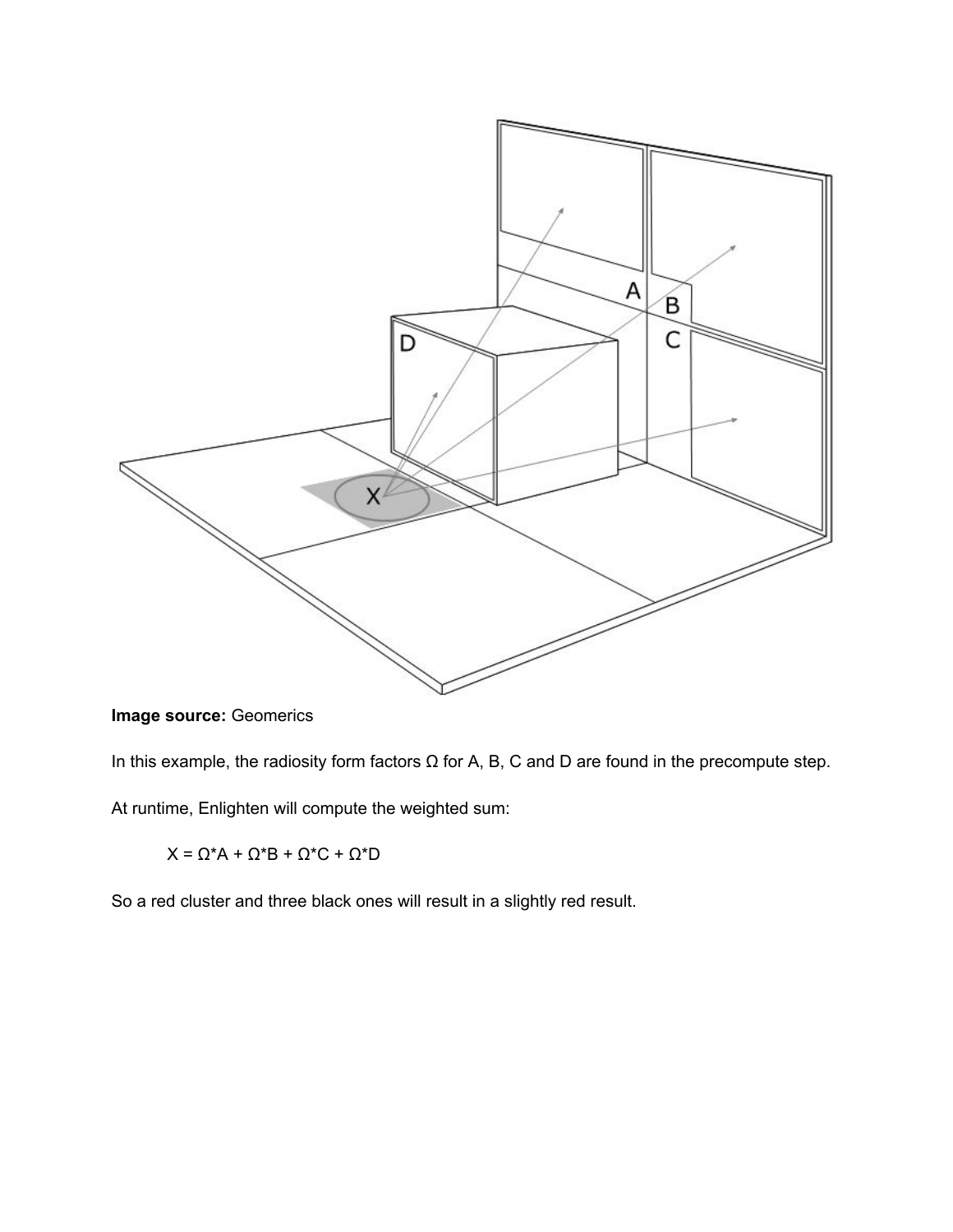

**Image source:** Geomerics

Four slightly red input clusters will result in the same output.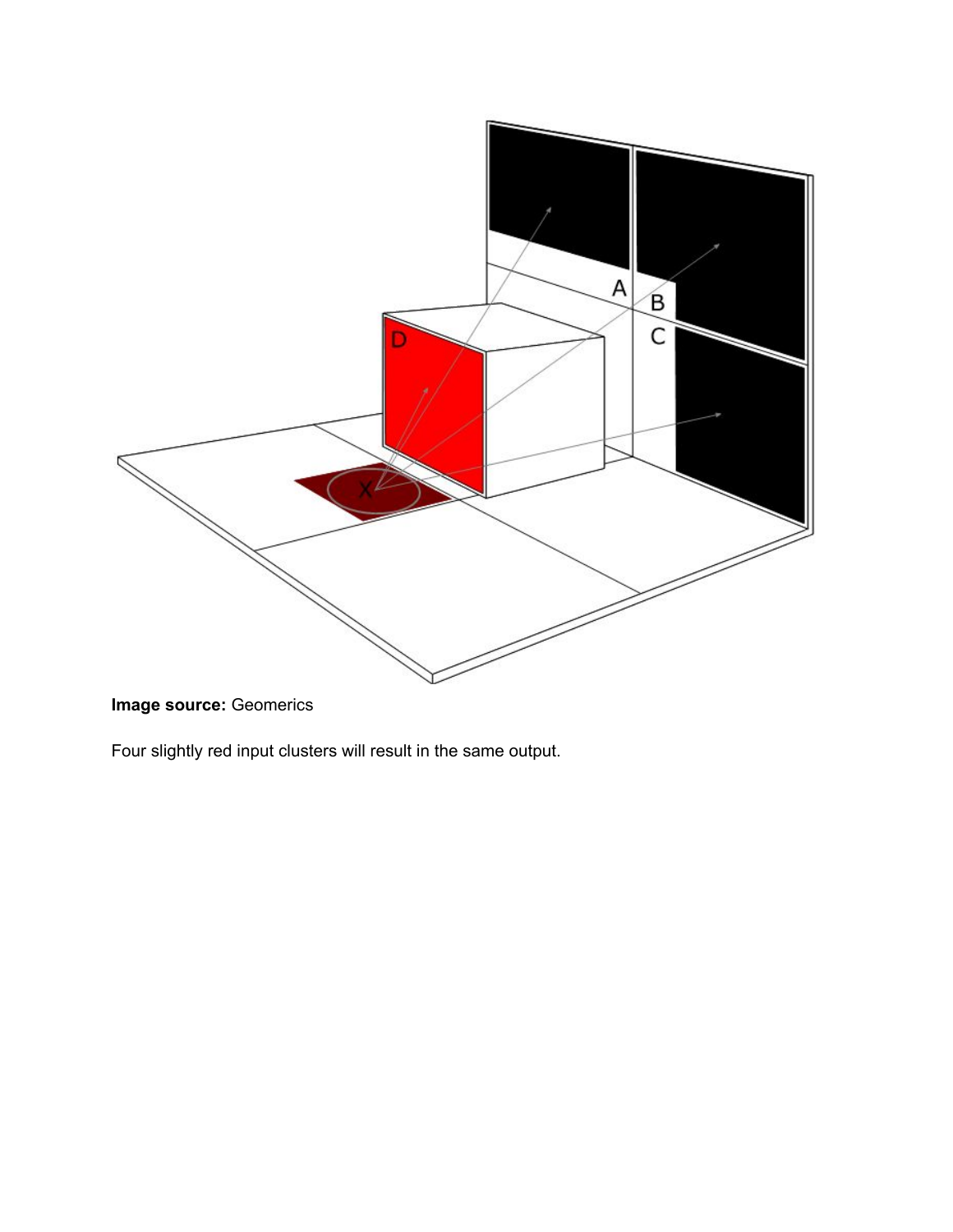

#### **Image source:** Geomerics

Here is another example that uses black, red, blue and green input clusters, resulting in a dark green output.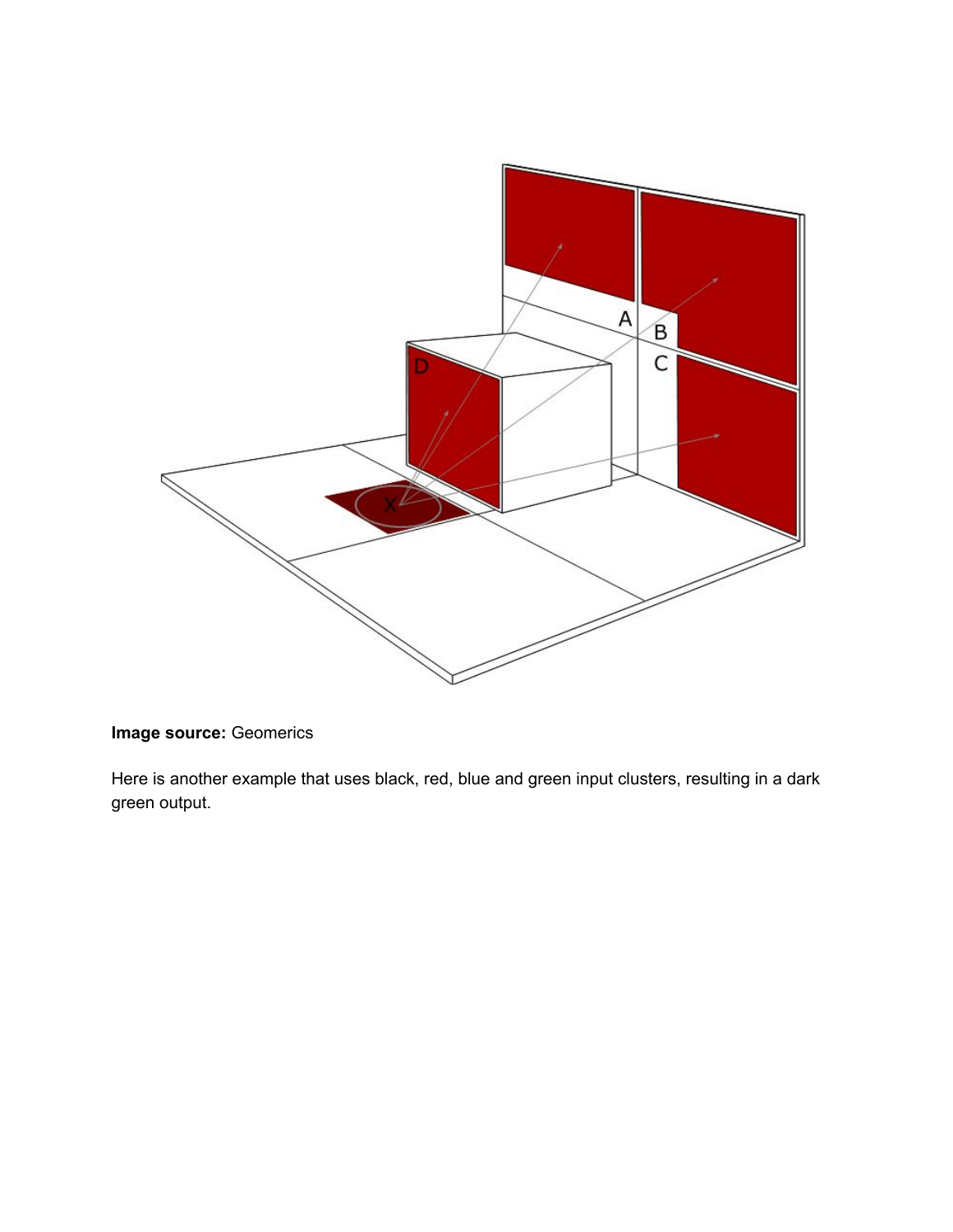

**Image source:** Geomerics

#### Clusters and systems

When calculating lighting, Enlighten views the world as a collection of surface patches (clusters). These are converted into a tree of clusters that have a similar view of the world. All lighting is applied to the clusters, both from discrete light sources and emissive surfaces.

Clustering is not just used by a system, but for a system and the systems that are dependent on it. Clusters can span across systems, and can also see (and so have form factors for) clusters in other systems. Use the **Systems** mode in Scene view to get an overview (see documentation on GI [visualization](http://docs.unity3d.com/Manual/GIVis.html) in the Scene view for more information).

The light transport stage calculates visibility between clusters. Accuracy is determined by the **Irradiance Quality** setting, which dictates the number of rays cast, in the Lightmap [Parameters](http://docs.unity3d.com/Manual/LightmapParameters.html) menu. Given a quality setting, a number of form factors are selected in a way where visibility error is minimized.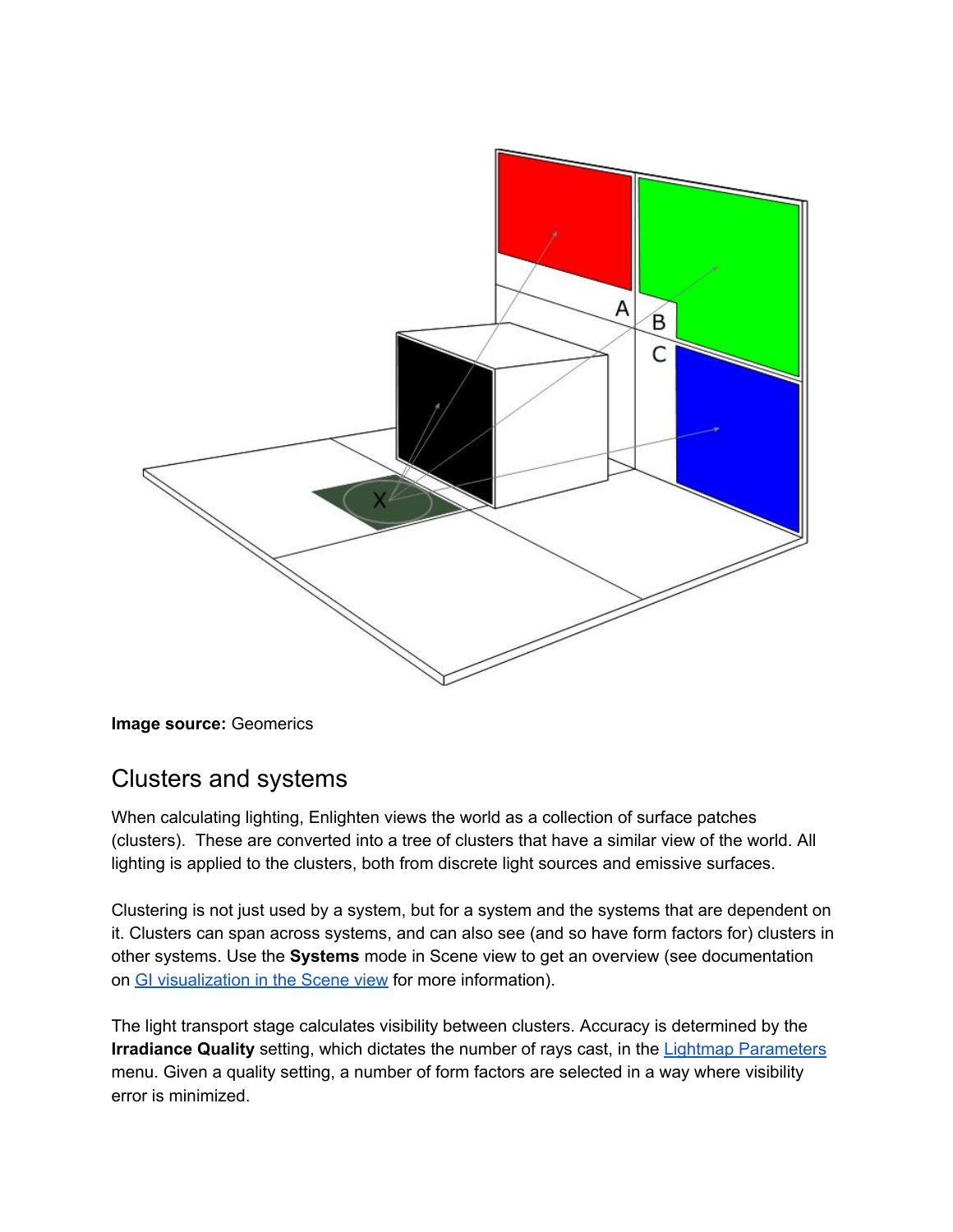**Irradiance Budget** defines the number of form factors to keep. Form factors will include leaf nodes in the tree of clusters and nodes higher up in the tree structure (non-leaf nodes). Note that these nodes may include clusters with different enough lighting to cause a leak. The usual fix for this is to increase budget (at a higher runtime cost).

When using precomputed realtime GI, a number of background CPU worker threads do the lighting calculations asynchronously. The number of threads are defined by the **CPU Usage** setting in the Lighting window.

Light probes are updated in real time as well and work the same way as lightmap texels. Form factors per probe are stored to calculate the lighting from clusters.

For more information, see [documentation](http://malideveloper.arm.com/documentation/developer-guides/arm-guide-unity-enhancing-mobile-games/) for Unity developers produced by ARM, the company behind Geomerics.